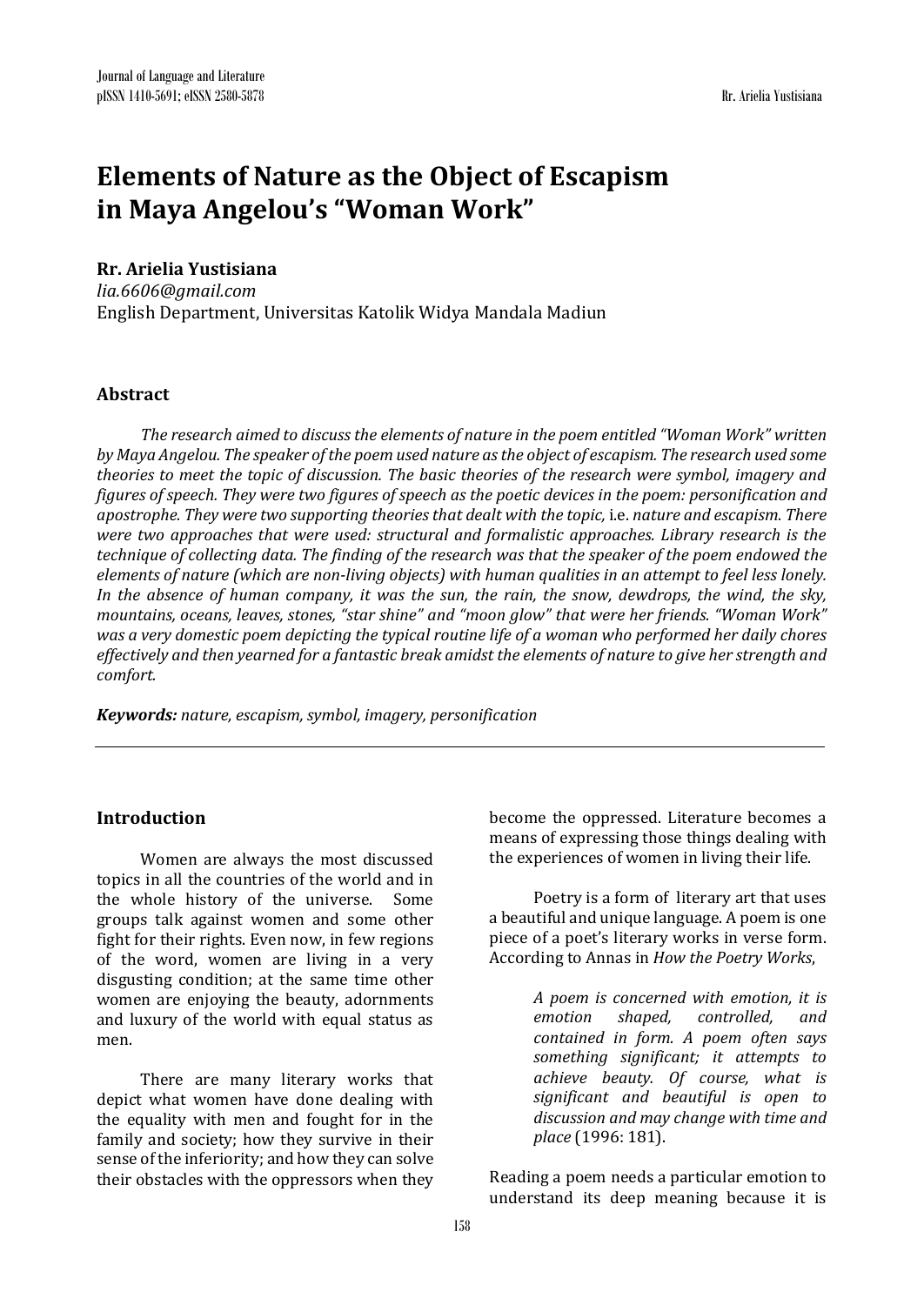concerned with ideas and insights. Everyone has their own understanding in order to interprete the meaning of a poem. Readers may have found from their reading that they can often enjoy a poem without fully understanding its meaning. Before readers say why they like a poem, it is necessary to understand its meaning well.

"Woman Work" is a simple poem written by an American Poetess, Maya Angelou. Angelou's identity as an African American, a woman, and an African American woman influences her poetry much. This is true in all the poems included in *And Still I Rise* (republished in 2001 as *Still I Rise*). The theme of self-identity in "Woman Work" is especially interesting because the poem allows two related but different interpretations.

This research, however, focuses on the elements of nature that are addressed by the speaker in Maya Angelou's "Woman Work". The elements of nature have implicit meanings and they can direct to the speaker's escape to the world that she wishes. The character sketch of a woman drawn in this poem is always busy in her household work. All the day she works like a machine in house. She becomes tired and wants to give herself relief from her responsibilities because she is fed up with her monotonous homely life. Then, she desires to go in the lap of nature. The speaker expresses her boredom and wants to release it through nature. She asks nature to come and give her joy and change her dull and boring life into a changing life. The speaker expresses her ambition to find refuge in the object of nature.

There are some main components of nature in the poem, such as sun, rain, and snow drops. The speaker loves the sunshine and the rain that could purify her. She wants to bury herself under the snowflakes. Nature would help her recover her loss of energy. She considers nature as her only well-wisher. Nature becomes the object of the speaker's escapism because she is so tired of her daily courses. Maya Angelou provides the reader with details of her speaker's workaday world, a world in which every day is like the last day, and relief is found only in communing with nature. Angelou's masterful manipulation of words presents two possible scenarios: the

speaker is a slave or she is representative of any woman whose daily life is dedicated to caring for others. This research, however, focuses on the elements of nature that become the object of escapism.

The following theories are relevant to meet the aims. The first is the theory of symbol, imagery, personification, and apostrophe as the basic theories dealing with poetic device. The second is the theory of nature and escapism.

### **Symbol**

Symbol is something that refers to something else. Finding out a symbol deals with figurative meaning because it means beyond its real meaning or literal meaning**.** A symbol is something that is literally itself (for example a shiny, patent leather shoe) and at the same time represents or suggests something else (childish innocence or purity). In other words, a symbol is a literal object or thing that suggests another level of meaning; a symbol may suggest a person, an abstraction, or an idea. A symbol is basically a kind of image, differing from other images in the use to which it is put (Kenney, 2005: 75). A symbol in a story may, in fact, harbor multiple levels of meaning.

In addition, Kenney also claims "it is this attempt that the symbol, while evoking a concrete, objective reality, also suggests an additional 'level of meaning' beyond that reality" (1988: 75). The other definition of symbol is stated by Kennedy in his book entitled *Literature: An Introduction to Fiction, Poetry, and Drama*: "A symbol is a thing that suggests more than its literal meaning. Symbols generally do not 'stand for' any one meaning, nor for anything absolutely definite" (2010: 113).

# **Figures of Speech**

Figure of speech is an expression in which the words are used in a nonliteral sense to present a figure, picture or image. There are some poetic devices when we want to analyze an English poem more deeply. In figurative language we employ words in such a way that they differ somewhat from their ordinary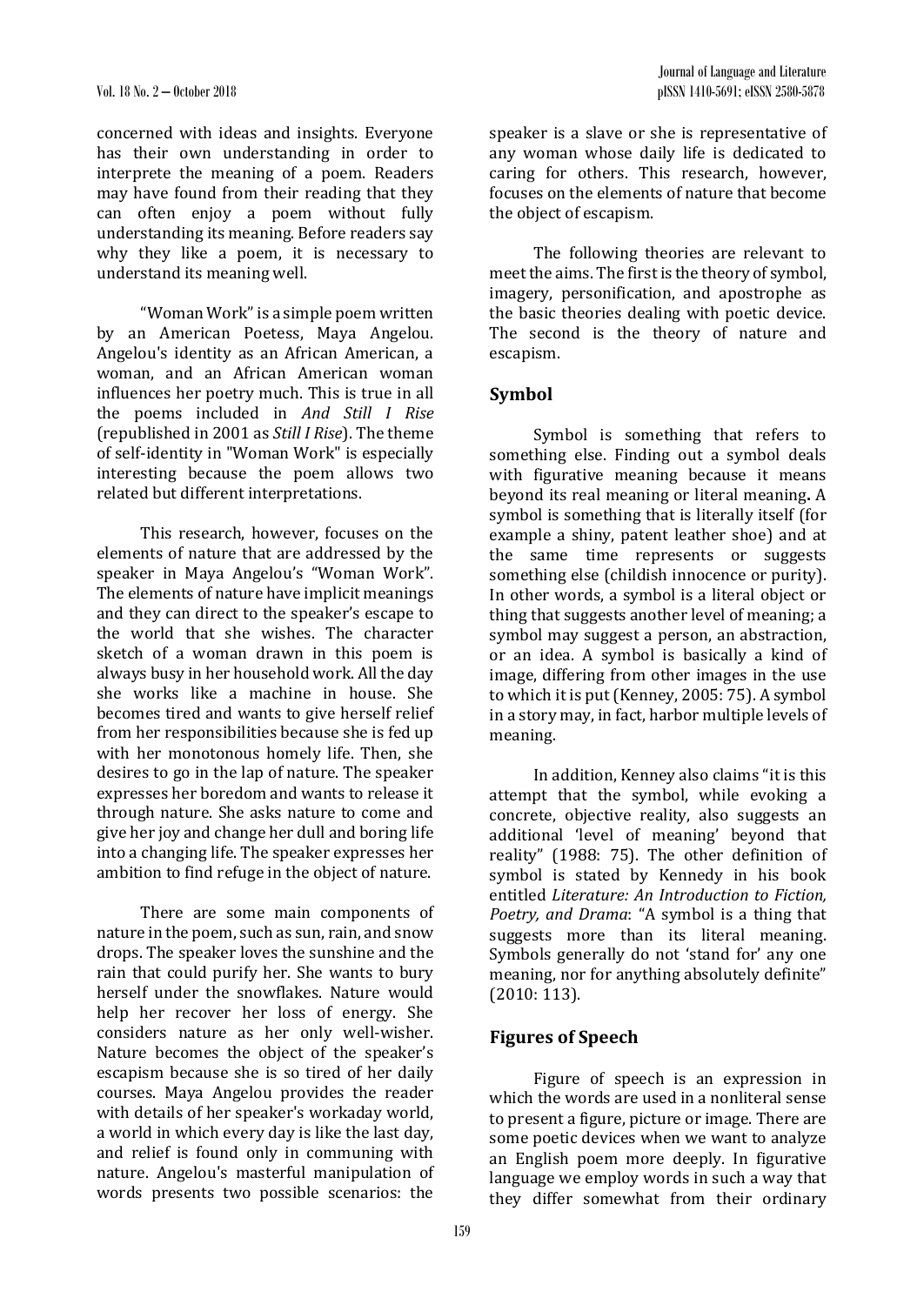signification in commonplace speech and convey our meaning in a more vivid and impressive manner than when we use them in their every-day sense. Figures of speech make speech more effective. They beautify and emphasize speech. Figures of speech are organized into different categories such as metaphor, similes, irony and are used as a poetic device.

Figures of speech use word association to convey emotion and mood often in a nonliteral sense. Figures of speech add adornment, beauty, colors, elegant variation, embellishment, embroidery, emphasis, exclamation, flourish, floweriness, irony, lushness and add luxuriance to the English language and often used by famous poets as a poetic device.

According to Cheuse in *Literature Craft and Voice,* 

> *figures of speech are a technique of using language to describe one thing in terms of another, often comparing two unlike objects, such as the sun and the face of the beloved, to condense and heighten the effect of language, particularly the effect of imagery or symbolism in a poem"* (2010: G-6).

It means that figures of speech are words or phrases that have connotative meaning. The figures of speech itself can be described in terms of technique of using language which is aimed to either strenghten the effect of symbolism and imagery or explain a concept.

It is not easy, though, to understand expressions using figures of speech. It is because expressions have figurative meanings and each expression may have more than one interpretations. Figures of speech are commonly used when a speaker or writer wants to say something in different ways. Holman states as follows:

> *Figure of speech is two of major kinds: rhetorical figures, which are departures from customary or standard uses of language to achieve special effects without a change in the radical meaning of the words; and TROPES, in which basic*

*changes in the meaning of words occur* (2006: 203).

Furthermore, figures of speech or rhetorical figure is in the form of a single word or phrase. It can be a special repetition, arrangement or omission of words with literal meaning, or a phrase with a specialized meaning based on the literal meaning of the words. There are some kinds of figures of speech. They are simile, metaphor, hyperbole, oxymoron, metonymy, personification, apostrophe, and synecdoche.

# **Personification**

Personification is a figure of speech in which a thing, an idea or an animal is given human attributes. The non-human objects are portrayed in such a way that we feel they have the ability to act like human beings. For example, when we say "the sky weeps" we are giving the sky the ability to cry, which is a human quality. Thus, we can say that the sky has been personified in the given sentence.

As a literary device, personification is the projection of characteristics that normally belong only to humans onto inanimate objects, animals, deities, or forces of nature. These characteristics can include verbs of actions that only humans do or adjectives that describe a human condition. The characteristics can also be emotions, feelings, or motives given to objects incapable of thought. For example, if someone said, "the trees whispered their discontent," this would personify the trees both as able to whisper and of feeling unhappy.

According to Baldick, personification is a figure of speech by which animals, abstract ideas, or inanimate things are referred to as if they were human (1991: 166). To understand personification better, consider the following example (taken from L. M. Montgomery's "The Green Gables Letters"):

> *"I hied me away to the woods—away back into the sun-washed alleys carpeted with fallen gold and glades where the moss is green and vivid yet. The woods are getting ready to sleep—they are not yet asleep but they are disrobing and are*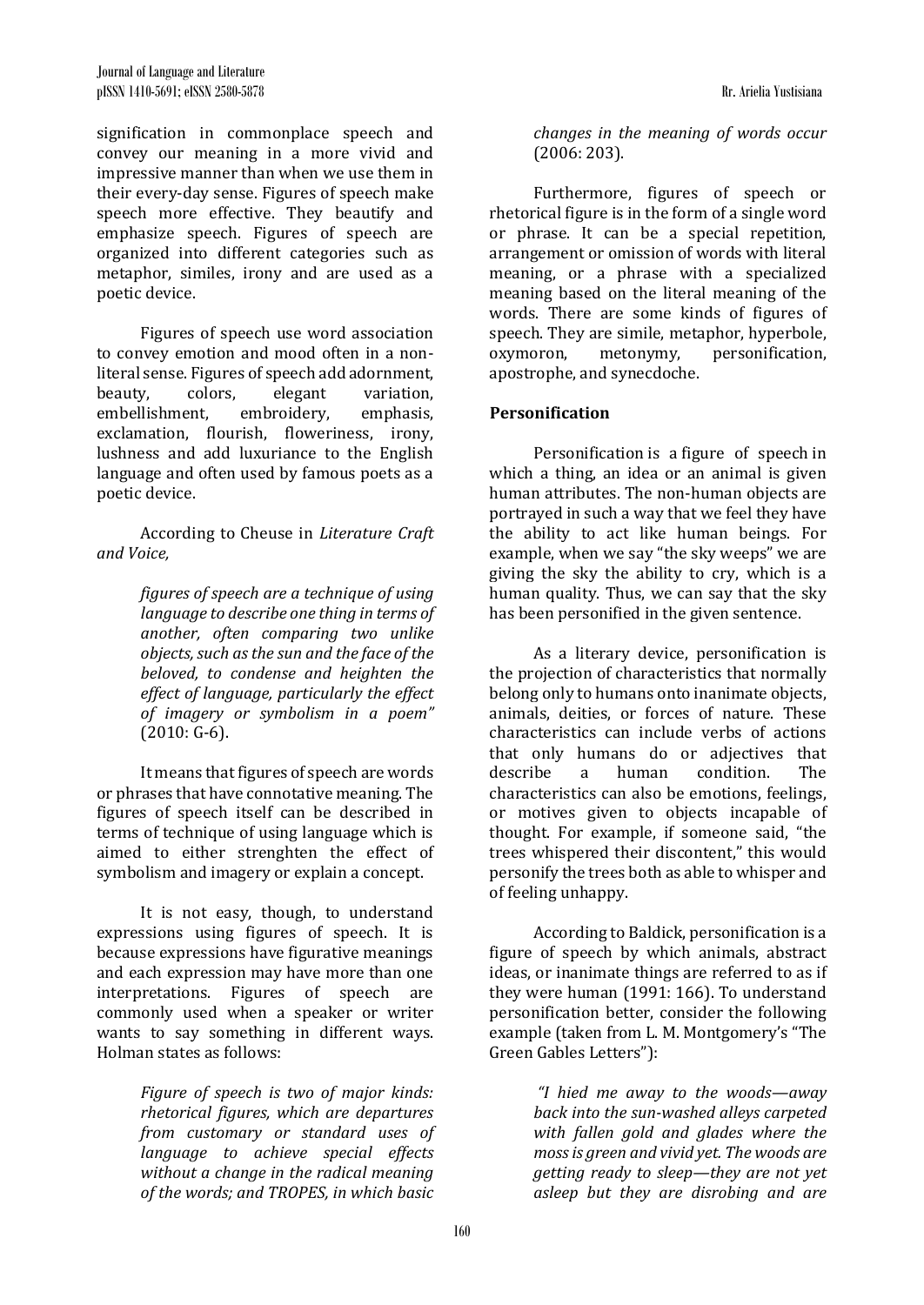*having all sorts of little bed-time conferences and whisperings and goodnights."*

The lack of activity in the forest has beautifully personified as the forest getting ready to sleep, busy in bed-time chatting and wishing good-nights, all of which are human customs.

Furthermore, Barnet states that personification is a kind of figurative language in which an inanimate object, animal or other nonhuman is given human traits (2005: 1541).

> *But Time did beckon to the flowers, and they By noon most cunningly did steal away.* (Herbert)

Herbert attributes a human gesture to time and shrewdness to flowers. Of all figures, personification most surely gives to airy nothings a local habitation and a name.

# **Apostrophe**

Apostrophe is addressing someone that is absent or dead or something non-human as if that person or thing is present and alive, can reply to what is being said. It occurs when a speaker breaks off from addressing the audience (e.g. in a play) and directs speech to a  $3<sup>rd</sup>$  party such as an opposing litigant or some other individual, sometimes absent from the scene. Often the addressee is a personified abstract quality or inanimate object. In dramatic works and poetry written in or translated into English, such a figure of speech is often introduced by the vocative exclamation "O". Poets may apostrophize a beloved, the Muse, God, love, time, or any other entity that cannot respond in reality.

According to Baldick, apostrophe is a rhetorical figure in which the speaker addresses a dead or absent person, or an abstraction or inanimate object (1990: 15). In literature, apostrophe is a figure of speech sometimes represented by exclamation "O". A writer or a speaker, using an apostrophe, detaches himself from the reality and addresses an imaginary character in his speech.

Moreover, as a form of direct address to an inanimate object, apostrophes serve to further poetic imagery and often emphasize the emotional weight of objects in our everyday world. Greenblatt (2006: 429) gives an example of apostrophe derived from John Donne's poem entitled "The Sun Rising"

*"Busy old fool, unruly Sun, Why dost thou thus, Through windows, and through curtains, call on us? Must to thy motions lovers' seasons run? Saucy pedantic wretch,"*

The poet addresses the sun in an informal and colloquial way as if it were a real human being. He asks the Sun in a rude way why the Sun appeared and spoiled the good time he was having with his beloved.

### **Imagery**

Imagery is language that evokes sensory images. Baldick states that

> *Imagery is a rather vague critical term covering those uses of language in a literary work that evoke senseimpressions by literal or figurative reference to perceptible or concrete objects, scenes, actions, or states, as distinct from the language of abstract argument or exposition* (1990: 160).

The word 'imagery' is derived from the word 'image' that means a pictorial likeness, literal or figurative, that illustrates idea, object, or action by appealing to the senses. An image is a concrete representation of a sensory experience or object. A literal image refers to something that can be seen, felt, touched, heard, or smelled: an orange, a river, a blue bird flying across the sky. These kinds of images may also be called sensory details—descriptive details that evoke a response from the sense. Literal images are often infused with meanings that go beyond their literal meaning; in some works lines of imagery—or patterns of repeated images—may be identified. Imagery is not decoration; rather, it is integral to a story's meaning in a poem or other literary works.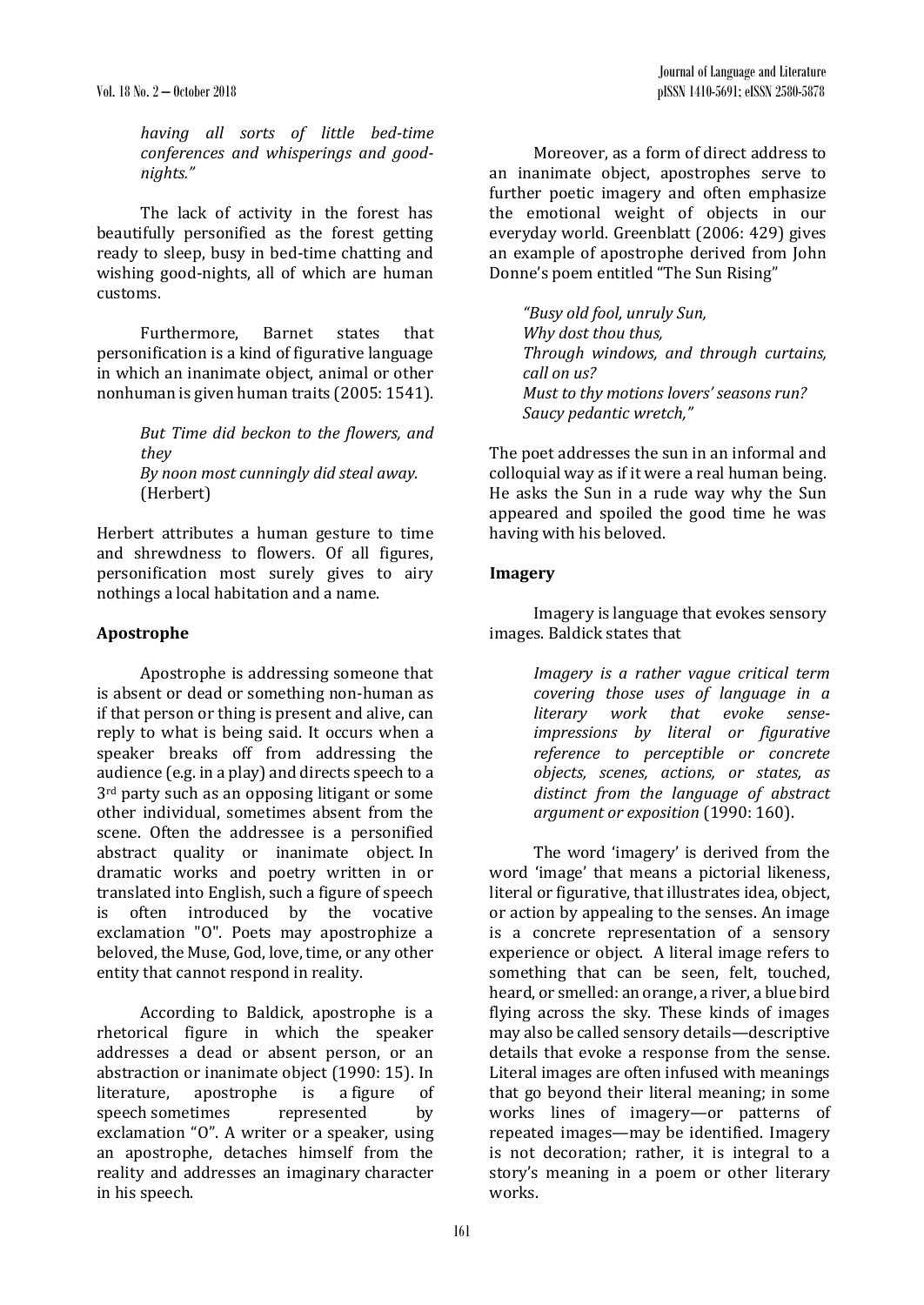In addition, Kennedy in his famous literary book entitled *Literature: An Introduction to Fiction, Poetry, Drama and Writing* states that the term image suggests a thing seen, when speaking of images in poetry, we generally mean a word or sequences of words that refer to any sensory experience (2010: 1916). An image may occur in a single word, a phrase, a sentence, a stanza or an entire poem. To speak of the imagery of a poem—all its images taken together—is often more useful than to speak of separate images.

Indeed, some literary critics look for much of the meaning of a poem in its imagery, wherein they expect to see the mind of the poet more truly revealed than in whatever the poet explicitly claims to believe. Images are powerful things. A poem, however, must build its pictures from words—no mean feat. By taking note of its imagery, and watching how the nature of those images evolves from start to finish, the readers can go a long way toward a better understanding of the poem.

#### **Nature**

Nature, in the broadest sense, is the natural, physical, or material world or universe. "Nature" can refer to the phenomena of the physical world, and also to life in general. The study of nature is a large part of science. Although humans are part of nature, human activity is often understood as a separate category from other natural phenomena. According to Rothenberg**,** 

> *The word nature is derived from the Latin word natura, or "essential qualities, innate disposition", and in ancient times, literally meant "birth". Natura is a Latin translation of the Greek word physis, which originally related to the intrinsic characteristics that plants, animals, and other features of the world develop of their own accord* (2011: 23).

The concept of nature as a whole, the physical universe, is one of several expansions of the original notion; it began with certain core applications of the word *physis* by pre-Socratic philosophers, and has steadily gained currency ever since. This usage continued

during the advent of modern scientific method in the last several centuries.

Within the various uses of the word today, "nature" often refers to geology and wildlife. Nature can refer to the general realm of living plants and animals, and in some cases to the processes associated with inanimate objects–the way that particular types of things exist and change of their own accord, such as the weather and geology of the Earth.

### **Escapism**

Escapism is the avoidance of unpleasant, boring, arduous, scary, or banal aspects of daily life. It can also be used as a term to define the actions people take to help relieve persisting feelings of depression or general sadness. Escapism is the tendency to seek, or the practice of seeking, distraction from what normally has to be endured. However, many challenge the idea that escapism is fundamentally and exclusively negative.

Industries have sprung up to foster a growing tendency of people to remove themselves from the rigors of daily life specially into the digital world. Many activities that are normal parts of a healthy existence (e.g. eating, sleeping, exercise, sexual activity) can also become avenues of escapism when taken to extremes or out of proper context; and as a result the word "escapism" often carries a negative connotation, suggesting that escapists are unhappy, with an inability or unwillingness to connect meaningfully with the world and to take necessary action.

C.S Lewis (in Pratchett, 2012: 276) was fond of humorously remarking that the usual enemies of escape were jailers; and considered that used in moderation escapism could serve both to refresh and to expand the imaginative powers. Similarly, J.R.R Tolkien (in Pratchett, 2012: 286) argued of escapism in fantasy literature as the creative expression of reality within a secondary (imaginative) world, (but also emphasized that they required an element of horror in them. Pratchett (2012: 329) considered that the 20th century had seen the development over time of a more positive view of escapist literature.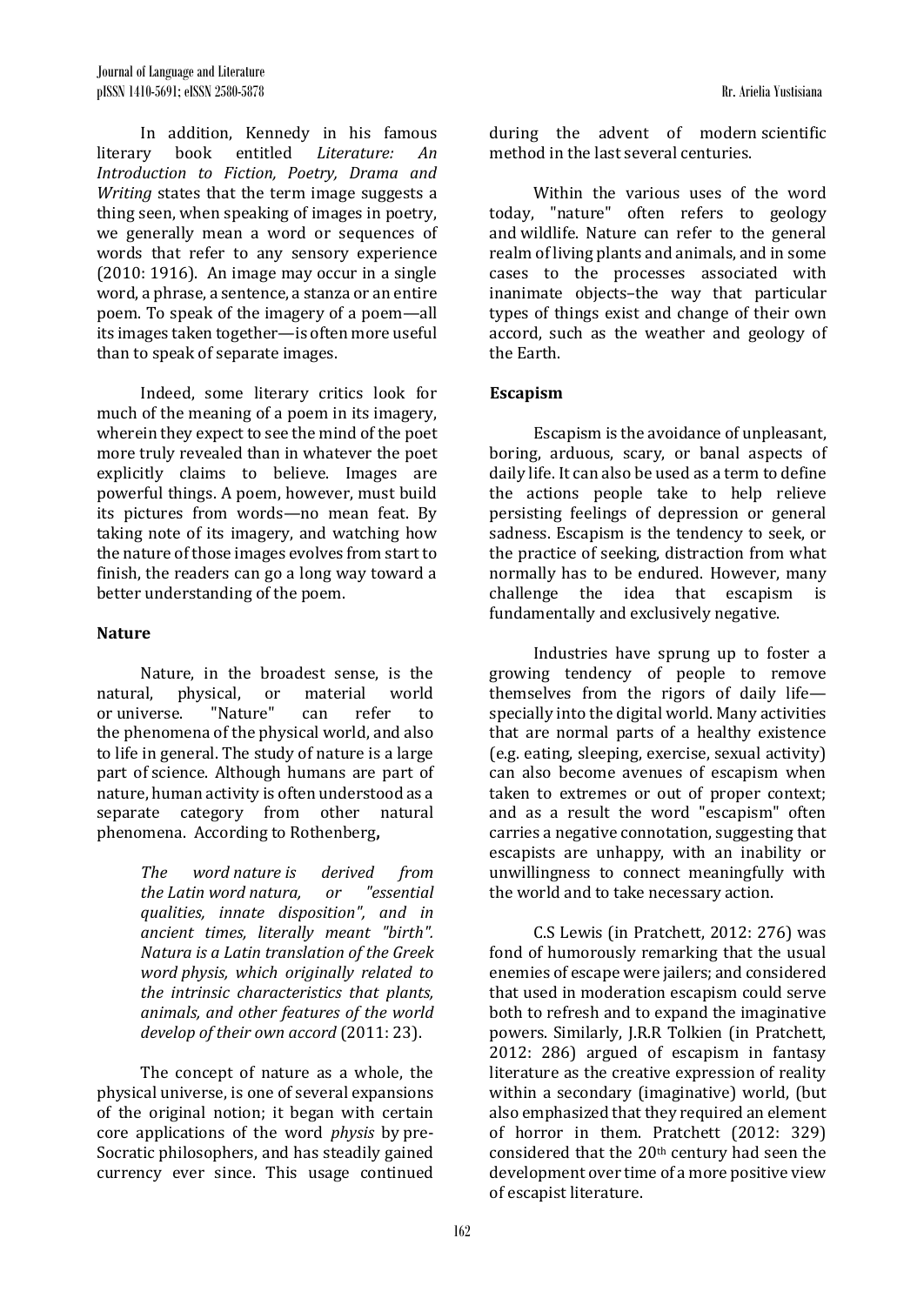# **Approaches**

Two approaches are used to support the analysis. The approaches intended to include structural approach and formalist criticism. Structural approach is applied in this research because this kind of approach is very effective for analyzing a poem which has some poetic meaning of the words.

Structural approach concentrates on each constituent of the construction. By understanding the meaning of the words, the truth can be discovered. D'haen states that structural approach is producing relevant results by looking in places where one would not look without being urged by sturdy model (2014: 143). In other words, the structural approach is used to get the mastery over the structures. It concentrates on each word to get the detailed meaning.

Formalist criticism regards literature as a unique form of human's knowledge that needs to be examined in its own terms. The natural, sensible starting point is the interpretation and analysis of the works of literature themselves. To explore the intense relationship within a poem is done by close reading, a careful step-by-step analysis and explication of a text. The formalist criticism which is now called as the new criticism or formalistic approach is defined by Guerin as the assumption that a given literary experience takes a shape proper to itself, or at the least that the shape and the experience are functions of each other (2005: 83). It means that the formalist criticism is concerned primarily with the work itself. The form and content cannot be meaningfully separated since the various stylistic elements of literary work influence each other.

The most suitable method of research used is descriptive method. Punch explains that descriptive method is setting out to collect, organize and summarize information about the matter being studied (2000: 38). Hence, this method is aimed to describe the elements of nature as the object of escapism in the poem "Woman Work" written by Maya Angelou.

The primary data that are used in the research are lines that describe elements of nature and the implicit meaning hidden in each symbol. Therefore, the most suitable method of collecting the data is the library research. George states that library research involves identifying and locating sources that provide factual information or personal/expert opinion on a research question; necessary component of every other research method at some point (2008: 6). It means that some materials in the form of printed media are needed in order to support the analysis. Moreover, the data are also collected from some literary sites in the internet to support the analysis.

# **"Woman Work"**

"Woman Work" by Maya Angelou is about a woman's chores and jobs throughout the day. The first stanza begins with a list of chores which is written in a fast pace and overwhelming sense of busyness and stress. It seems that the speaker cannot even take a rest for a moment because of her responsibility for finishing her chores. It also shows that the speaker and her family are poor and do not own much. While the second, third, fourth and fifth stanzas slow down to show a resting period in the woman's day. The woman feels that nature is important to her because it is the only thing in her life that does not add any stress and is an outlet for the busy day.

# *[Woman Work](https://allpoetry.com/Woman-Work)*

| I've got the children to tend<br>The clothes to mend |      |
|------------------------------------------------------|------|
| The floor to mop                                     |      |
| The food to shop                                     |      |
| Then the chicken to fry                              | (5)  |
| The baby to dry                                      |      |
| I got company to feed                                |      |
| The garden to weed                                   |      |
| I've got shirts to press                             |      |
| The tots to dress                                    | (10) |
| The cane to be cut                                   |      |
| I gotta clean up this hut                            |      |
| Then see about the sick                              |      |
| And the cotton to pick.                              |      |
| Shine on me, sunshine                                | 115  |
| Rain on me, rain                                     |      |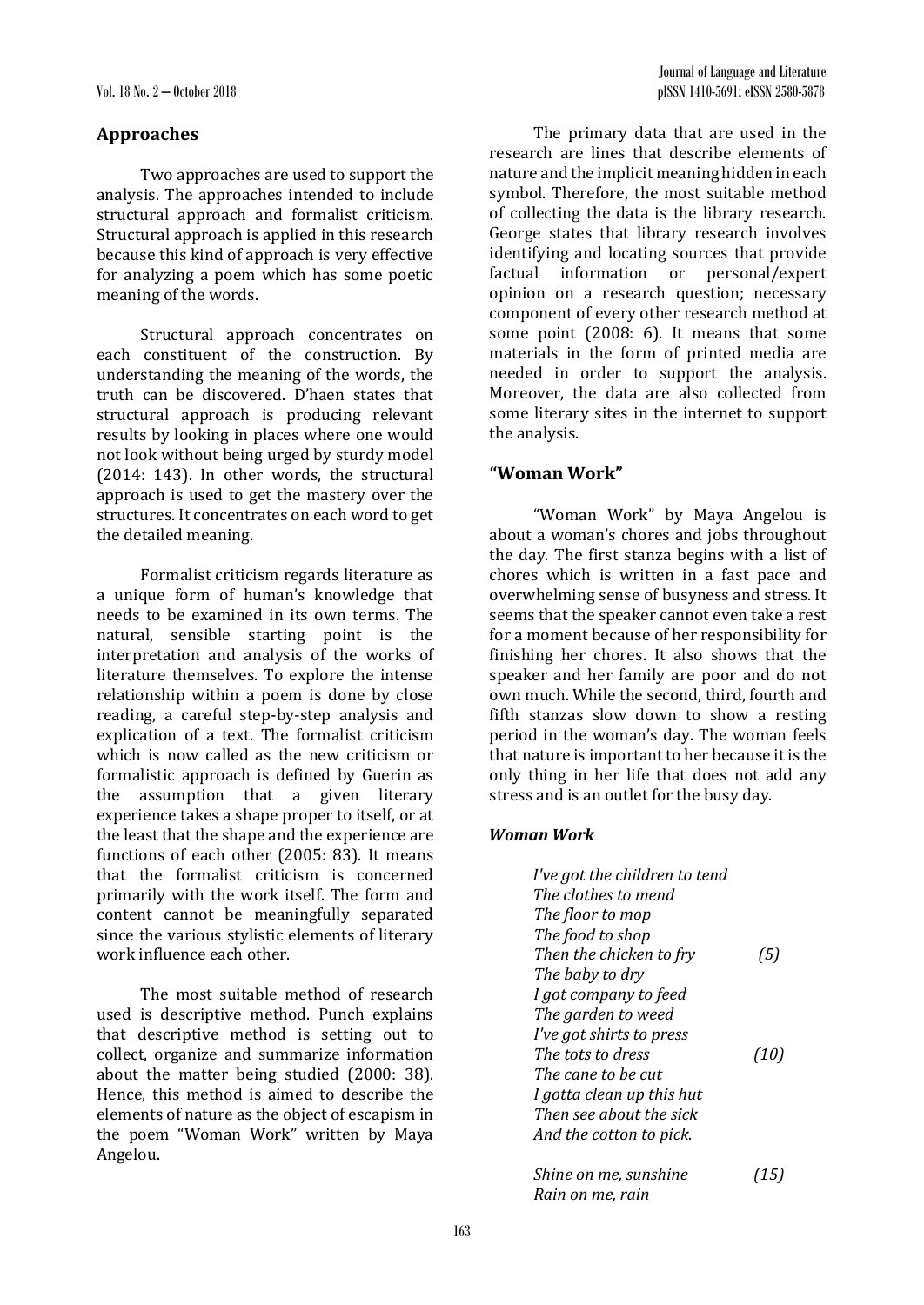*Fall softly, dewdrops And cool my brow again.*

*Storm, blow me from here With your fiercest wind (20) Let me float across the sky 'Til I can rest again.*

*Fall gently, snowflakes Cover me with white Cold icy kisses and (25) Let me rest tonight.*

*Sun, rain, curving sky Mountain, oceans, leaf and stone Star shine, moon glow You're all that I can call my own. (30)*

The setting of the poem is the South. The first clue to the setting is "the chicken to fry." Fried chicken is a popular dish more common in the South. The next clue to the setting is "the cane to be cut." Cane refers to sugar cane which can only be grown in hot climates like the southern United States. The last clue is "the cotton to pick." Similar to sugar cane, cotton is only found in warmer climates.

Moreover, the research focuses on the woman who wants to try to escape from her restless routine chores. The sense of escapism leads to the nature. The speaker feels that the elements of nature that are able to heal her tiredness, boredom of routine work and loneliness.

# **The Elements of Nature as the Object of Escapism in Maya Angelou's "Woman Work"**

Regarding with the tone of the poem, it is very unique because the speaker feels tension and depression in the first stanza. She speaks without paces that are nearly like she is in hurry and regardless her tiredness, she keeps doing her responsibility to finish all she has to do. Consider the following stanza:

> *I've got the children to tend The clothes to mend The floor to mop The food to shop Then the chicken to fry The baby to dry*

*I got company to feed The garden to weed I've got shirts to press The tots to dress The cane to be cut I gotta clean up this hut Then see about the sick And the cotton to pick.* 

There are no commas or even full stops in every line of the stanza, except the last line of the stanza showing that the speaker has just finished her chores. The woman is given a list of chores to do which tire her out and create more stress in her life. In poetic fashion, the lengthy verse rhymes all the way through, in a general AABB fashion, creating a fast-paced rhythm likely designed to mirror the fast pace of the woman's life. From the content of the list. we can infer that she is a mother, housekeeper, cook, hostess, gardener, nurse, and slave as well, working in fields to harvest cotton and sugarcane, suggesting that the setting of the poem is in the United States of America, or in British North America (likely the United States, considering the author's heritage). Immediately, the reader is given the strong impression of a weary woman, aged beyond her physical years, and dealing with a difficult life and situation within the confines of her slaver's home and business.

The speaker of the poem is a hardworking woman and probably a single mother. Readers also know that she is poor because she mentions her hut, the manual labor that she is forced to do, and that nature is the only thing she owns. In the poem, nature is personified as a human being. For the speaker, nature is able to calm her. Besides, nature is also able to let her rest and rejuvenate her for the next day. Nature symbolizes her freedom and rejuvenation because it can help her recharge her soul and body to do her responsibility day by day, month by month, and year by year.

Another strong figure of speech in the poem is apostrophe. The speaker addresses some inanimate objects, that is, the elements of nature in order to strengthen her emotional state of tiredness. It seems that she speaks to the nature in order to relieve all the burdens, her stress and tiresome work she has to cope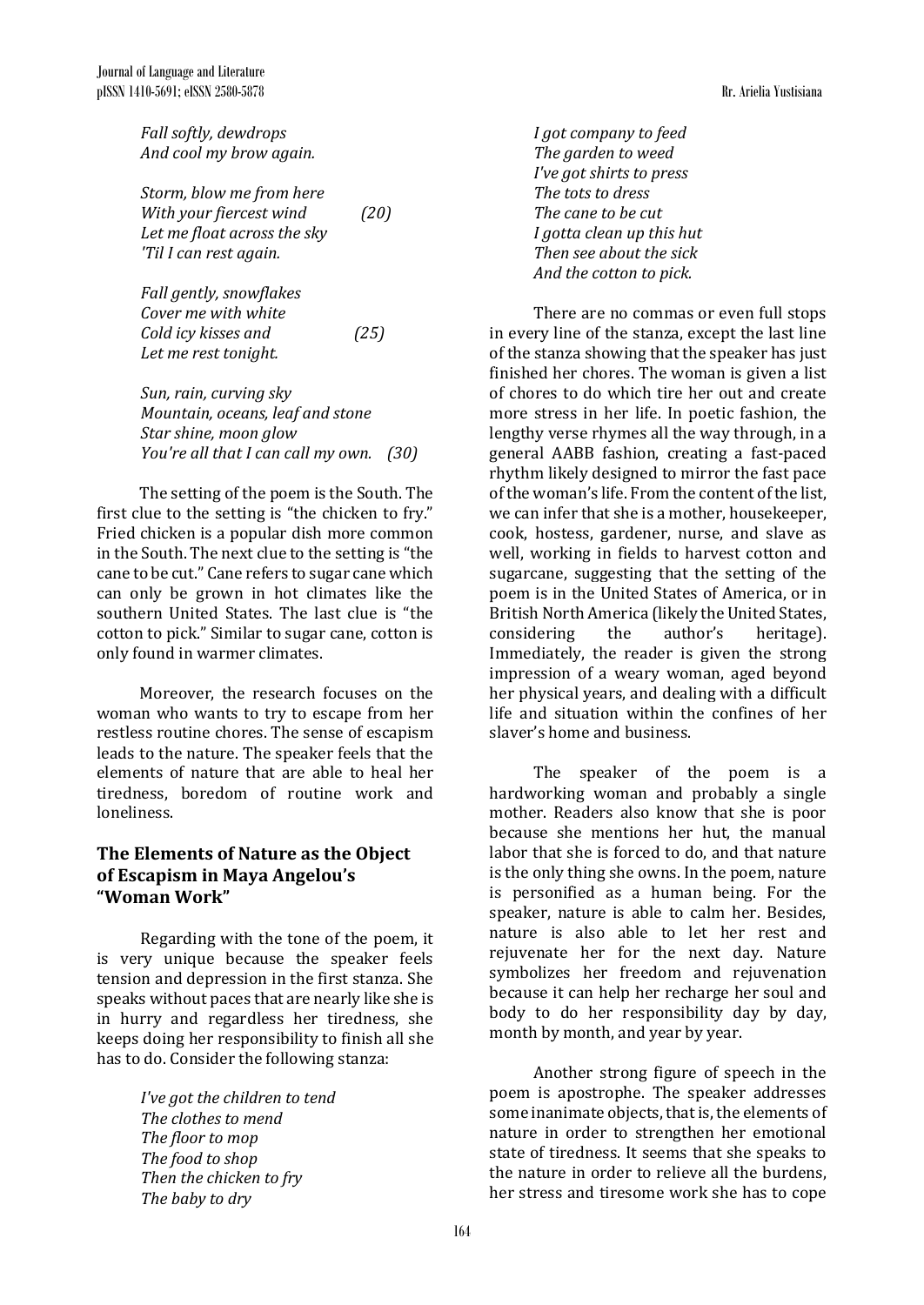with. The two dominant figures of speech are used spontaneously when the speaker tries to speak to the nature.

The use of the poetic device known as personification is of special significance. The speaker endows the elements of nature (which are non-living objects) with human qualities in an attempt to feel less lonely. In the absence of human company, it is the sun, the rain, the snow, dewdrops, the wind, the sky, mountains, oceans, leaves, stones, "star shine" and "moon glow" that are her friends. Consider the second stanza below:

> *Shine on me, sunshine (15) Rain on me, rain Fall softly, dewdrops And cool my brow again.*

The shortness of each line in the stanza stands in noticeable contrast to the lengthy and demanding list that constitutes the first stanza, and gives the second one a more calmed atmosphere. The second stanza is heavily laden with natural imageries. It invokes images of sun, rain, and dewdrops. The woman seems to be petitioning to the natural world, but she is not asking for anything more than for it to do what it is supposed to do. She is yearning for the world to deliver her phenomenon that is entirely natural. The speaker calls the elements of nature as she thinks that nature is her true companion. She addresses the sunshine to shine on her, the rain to rain on her, the dewdrops to fall softly on her, and cool her brow so that she may feel calmness in her own self.

Successively, the third stanza continues the speaker's yearning to the nature:

> *Storm, blow me from here With your fiercest wind (20) Let me float across the sky 'Til I can rest again.*

The third stanza follows a similar theme to the first one, with slightly rougher imagery. This time, the speaker invokes a "storm" that will take her away from where she is; to "float across the sky" and not to stop until she finds rest. In this stanza, it is rest she yearns for, a rest that is well-framed by the first stanza and

its list of demanding and, in some cases, insulting things to do. In both stanzas, the word "again" concludes the thought. This is an important repetition that highlights nostalgic peace. She is remembering the last time she was able to rest, and the last time her brow was cool. When she thinks about this state of being, she recalls it as being natural, and yearns for it once again, associating it with imagery of the natural world, the world as it is supposed to be. By emphasizing nature, the speaker emphasizes the unnatural, another reference to her presumed slavery, or even to the fact that she has an enormous list of tasks for which it hardly seems that there are enough hours in the day. She really wants "storm" to blow her away from her tiresome work she has to do.

Additionally, the next stanza uses winter as a frame for discussing the idea of peace. Consider the fourth stanza below:

> *Fall gently, snowflakes Cover me with white Cold icy kisses and (25) Let me rest tonight.*

The approach the speaker takes is to describe the wintry season as a quiet, peaceful time to convey the idea of a comfortable cold that allows her to feel restful. Word choice is crucial here — "gently," "snowflakes," "white," "kisses," and "rest," coupled with the perfect syllable and rhyming match on the second and fourth line, create an atmosphere of peace and rest. In the fourth stanza, once again she addresses another different nature, that is, "snowflakes" that visualizes the quiet white winter season that can bring her to the coldness of her soul after she goes home from wandering to her world of freedom.

Again, the speaker is yearning for a break from the life that is described in the first stanza and seems to never quite let up. The simple yearning for cool and white, for kisses of any kind, helps to create an image of this weary mother whose mind is filled with beautiful images, and whose life seems to deny them to her. The difficulties of motherhood and the pains of her predicament are made abundantly cleared through stanzas that do not discuss them at all, but rather focus on what her life makes her dream of instead.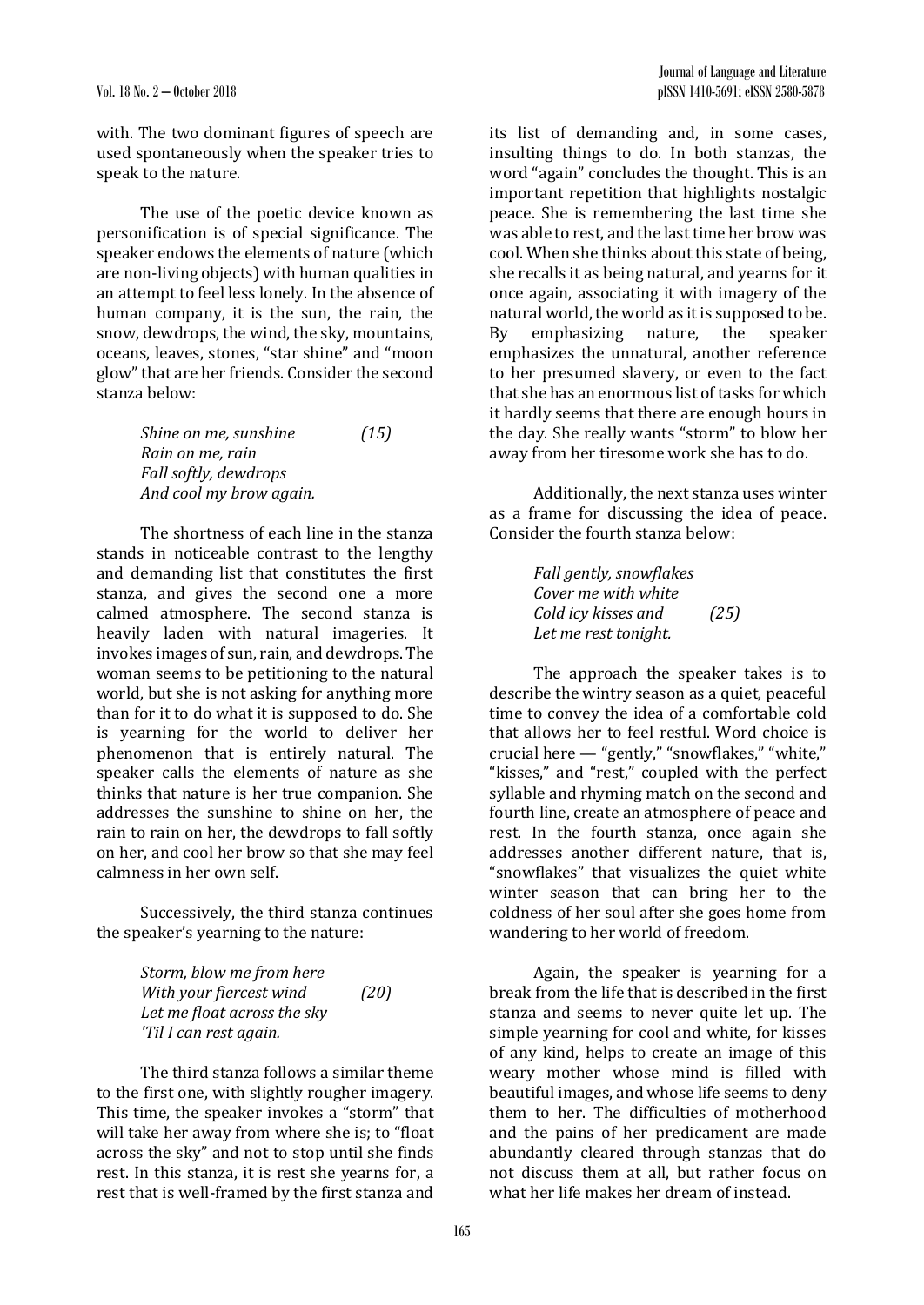Furthermore, the natural imagery comes to a head in the final stanza of poem, consider the following:

> *Sun, rain, curving sky Mountain, oceans, leaf and stone Star shine, moon glow You're all that I can call my own. (30)*

The elements of nature are used to great effect, as the speaker considers that the only things in the world she can think of as belonging to her are the natural phenomena that surround her. This seems to confirm the theme of slavery suggested in the first stanza, that is, the speaker is, after all, a mother, and so surely she should consider her child to be something that belongs to her. It is incredibly peaceful imagery used to indicate such a powerful and revolting aspect of history, and serves to give that message a unique and memorable means of approaching the reader, and of staying with them each time the natural world does something wonderful. She speaks of "Sun", "rain", "curving sky", "mountain", "oceans", "leaf", and "stone". Her repetition of these outdoor scenarios come into great effect because out of all the things she may mention she mentions the freest, broadest places such as the ocean and mountain. She mentions areas where one can get lost and free; giving us an insight into her conscience.

The poetic devices that are used to beautify the poem are imagery, symbol, and two main figures of speech, that is, personification and apostrophes. The first stanza visualizes a picture of all the tasks the speaker must complete. In the second through fifth stanza, she uses seasonal examples which display a calming end to the speaker's day. While in stanzas two through five, personification and apostrophes are used. The speaker talks to nature as if it is a person. She addresses the elements of nature as the plead to give her just a moment of relaxation and escapism because of her tiring and boredom work she has done. She also claims that she owns nature which displays the deeper connection she has with the environment around her.

This poem shows the struggle of a woman who does not have a lot. It shows the struggle of having so much to take care of; and the struggle to maintain a home. Her lines such as "Star shine, moon glow you're all that I can call my own" show that she is a struggler. She does not have all the riches and nice things so she must resort to the nature surrounding her. This poem allows us to feel the amount of pressure and stress that is never recognized. Therefore, the speaker uses nature as her object of escapism because she understands that she is not able to go anywhere. The poem allows us into the mind of a dreamer and the outlet nature provides.

### **Conclusion**

The poem looks at the idea of a woman demanding freedom from various chores that tie her down. Overburdened by work, the woman turns to nature for deliverance. This is indicated in the very last line of the poem where the narrator says, "You're all that I can call my own." In other words, the speaker seeks refuge in nature to escape the drudgery of her life.

"Woman Work" is a poem about a black working woman set in the southern states of the U. S. A. In the poem, the woman is very busy, as she lists all her chores in the first stanza. All this working makes her tired and she cries out to the elements to take her away from the frustration. The main theme in 'Woman Work' is work. We know this because of the long list of household jobs she's got to do in the first stanza. Another theme in the poem is loneliness. We can see this by the fact that she only mentions her children and not her partner/husband, if she has one. The message that the poet is trying to get through to the reader is that life can be horrible, and you have to do anything to survive.

The way that the poet has written this poem is on purpose. The first stanza makes the reader feel as though the woman is overworked because of the long list of chores. Note that the poet has not used any commas in the first stanza. This makes the pace intense and arouses a feeling of breathlessness and exhaustion in the reader. The lines being short and quick also add to this. We know that this woman is from the US because she uses a southern dialect: 'gotta', 'cane', 'cotton to pick',